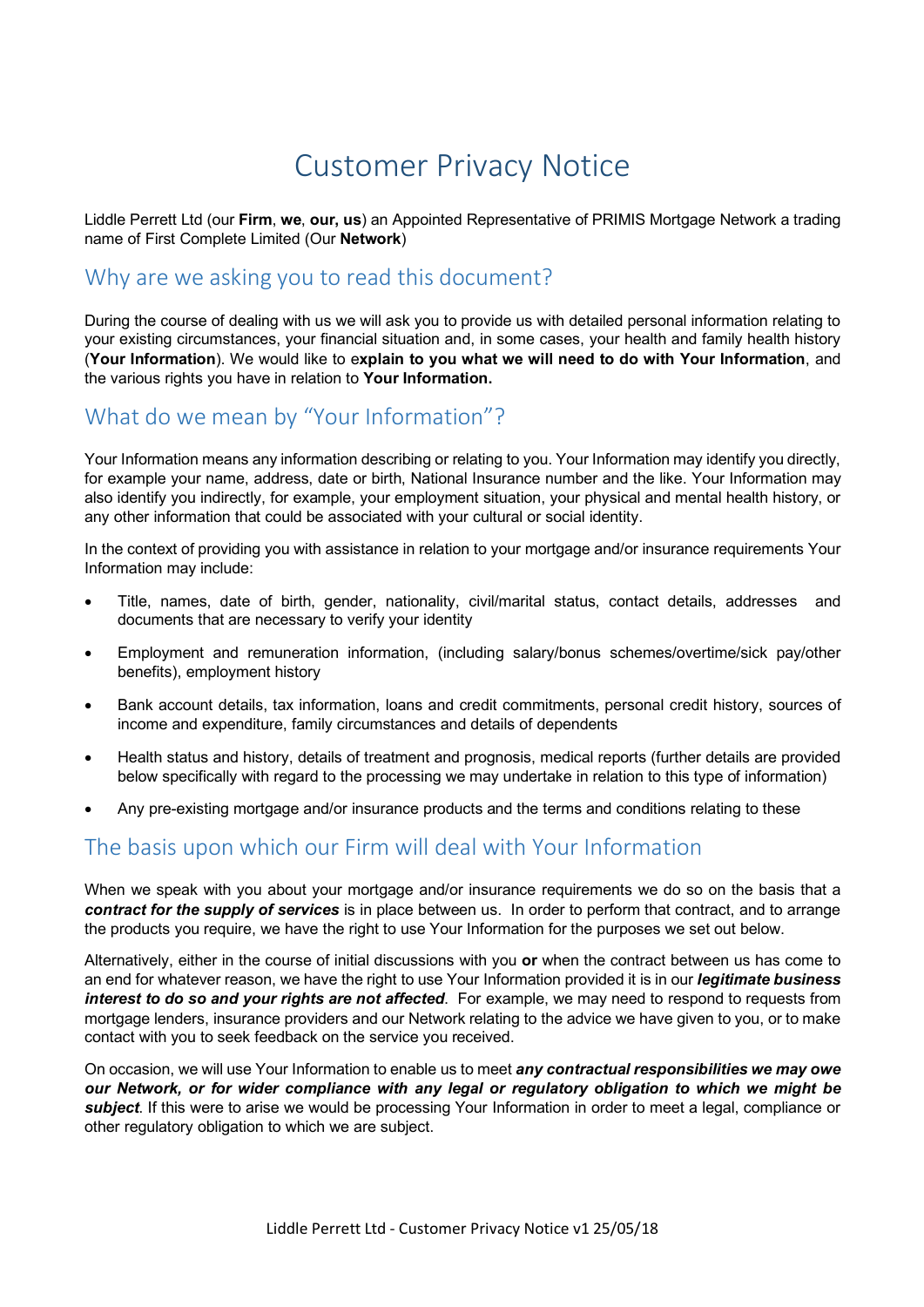## The basis upon which we will process certain parts of Your Information

Where you ask us to assist you with your insurance needs, in particular life insurance and insurance that may assist you in the event of an accident or illness, we will ask you information about your ethnic origin, your health and medical history (**Your Special Data)**. We will record and use Your Special Data in order to make enquiries of insurance providers in relation to insurance products that may meet your needs and to provide you with advice regarding the suitability of any product that may be available to you.

If you have parental responsibility for children under the age of 16 it is also very likely that we (and consequently our Network) will record information on our systems that relates to those children and potentially, to their Special Data.

The arrangement of certain types of insurance may involve disclosure by you to us of information relating to historic or current criminal convictions or offences (together "**Criminal Disclosures**"). This is relevant to insurance related activities such as underwriting, claims and fraud management.

Your Special Data and any Criminal Disclosures will be used by us in the same way as Your Information generally, as set out in this Customer Privacy Notice.

When we process your Special Data and any Criminal Disclosures we do so on the basis that it is in the substantial public interest to be able to provide vital insurance products and as permitted by UK data protection related laws and regulations from time to time. Information on Special Category Data and Criminal Disclosures must be capable of being exchanged freely between insurance intermediaries such as our Firm, and insurance providers, to enable customers to secure the important insurance protection that their needs require.

### How do we collect Your Information?

We will collect and record Your Information from a variety of sources, but mainly directly from you. You will usually provide information during the course of our initial meetings or conversations with you to establish your circumstances and needs and preferences in relation to mortgages and insurance. You will provide information to us verbally and in writing, including email.

We may also obtain some information from third parties, for example, credit checks, information from your employer, and searches of information in the public domain such as the voters roll. If we use technology solutions to assist in the collection of Your Information, such as software that is able to verify your identity online or to access your credit status and/or bank account entries, then you will be required to provide your consent for us or our nominated processor to access your information in this manner, and details of how such software operates will be provided to you prior to the activation of the service.

#### What happens to Your Information when it is disclosed to us?

In the course of handling Your Information we will:

- record and store Your Information in our paper files, mobile devices and on our computer systems (*websites, email, hard drives, cloud facilities*) and it will be accessed by employees and consultants within, or contractors engaged, by our Firm as necessary to provide our service to you and to perform any administration tasks associated with or incidental to that service
- submit Your Information to mortgage lenders and/or insurance product providers, both in paper form and on-line via mortgage lender/insurance provider systems, in order to progress any enquiry or application made on your behalf and to deal with any additional questions or administrative issues that mortgage lenders and insurance providers may raise
- input Your Information, along with full details of the mortgage and/or insurance, discussed with you or which you have taken out, to the computer systems of our Network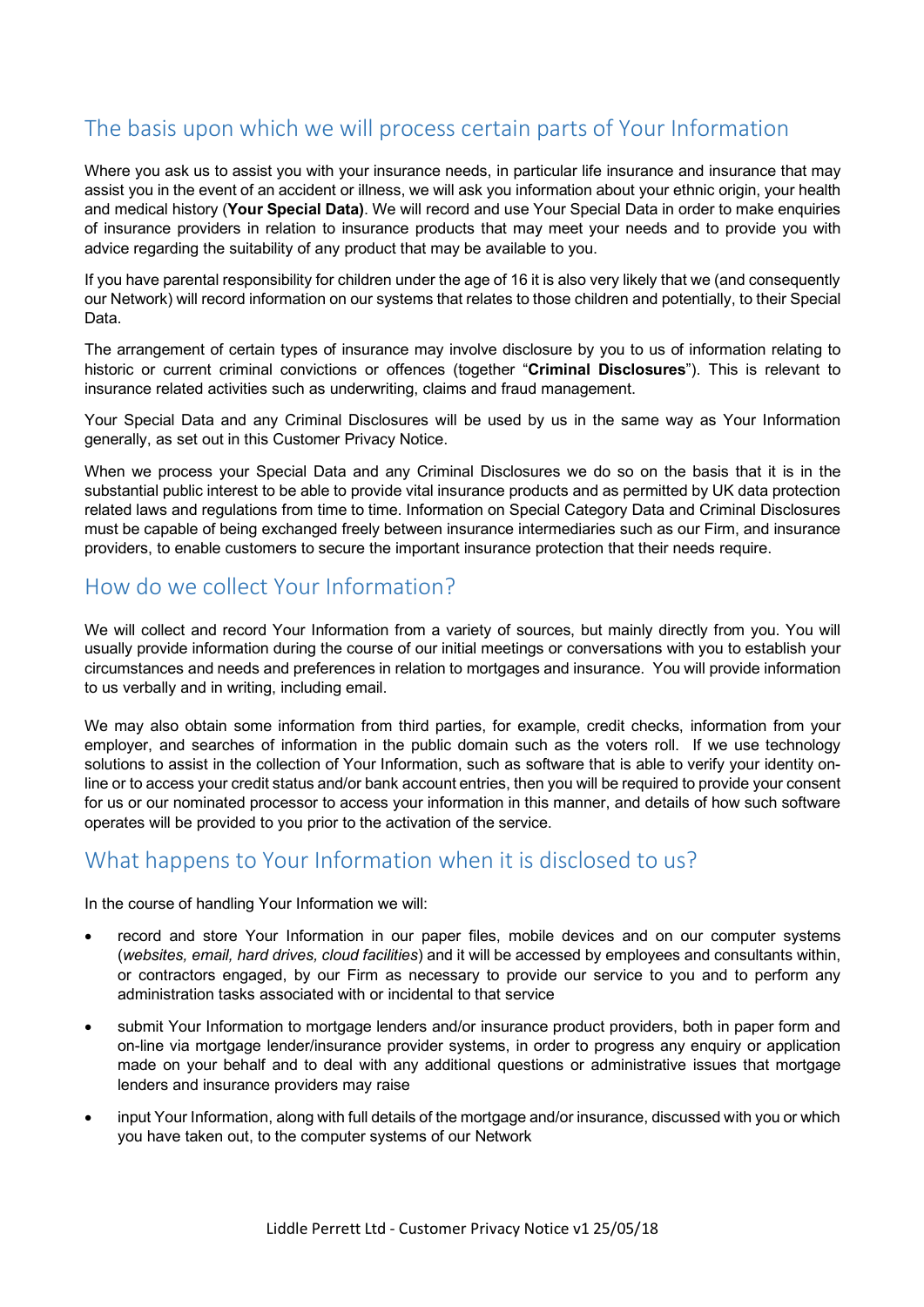use Your Information for the purposes of responding to any queries you may have in relation to any mortgage product or insurance policy you may take out, or to inform you of any developments in relation to those products and/or polices of which we might become aware

#### Sharing and transferring Your Information

From time to time Your Information will be shared with or transferred to:

- our Network
- to mortgage lenders and insurance providers
- third parties who we believe will be able to assist us with your enquiry or application, or who are able to support your needs as identified, such third parties will include but may not be limited to, product specialists (including those within our Network and other Appointed Representatives of the Network), estate agents, packagers, providers of legal services such as conveyancing, surveyors and valuers (in each case where we believe this to be required due to your particular circumstances).

In each case for the purposes set out in this customer privacy notice, i.e. to progress your mortgage and/or insurance enquiry and to provide you with our professional services.

**Please note that this sharing of Your Information does not entitle such third parties to send you marketing or promotional messages: it is shared for the purpose of ensuring we can adequately fulfil our responsibilities to you, and as otherwise set out in this Customer Privacy Notice.**

We do not envisage that the performance by us of our service will involve Your Information being transferred outside of the European Economic Area.

# The basis upon which our Network will deal with Your Information, Your Special Data and Criminal Disclosures

Our Network is authorised and regulated by the Financial Conduct Authority (**FCA**). Our Network is responsible for the quality of the advice that we provide to you in relation to your mortgage and/or insurance products, where those products are regulated by the FCA. In the course of doing so, our Network will also process Your Information generally, including Your Special Data and Criminal Disclosures.

In the course of handling Your Information and Your Special Data/Criminal Disclosures our Network will:

- record and store Your Information and Your Special Data/Criminal Disclosures on Network systems run on secure servers. Your Information and Your Special Data/Criminal Disclosures will be accessed by authorised employees and consultants within, or engaged, by the Network as necessary for the purposes of supervision, training, quality audits, customer surveys and complaint handling or otherwise to comply with any other legal or regulatory obligation the Network may have
- use, and where appropriate transmit, Your Information and Your Special Data/Criminal Disclosures to respond to any request from the FCA, the Financial Ombudsman Service, HMRC, the Office of the Information Commissioner or any other regulatory, law enforcement or governmental body
- need to access and process Your Information and Your Special Data/Criminal Disclosures to deal with enquiries received from mortgage lenders and insurance providers that relate to the service this Firm has provided to you, including the payment of any commission or fees to us that may be linked to the product you have taken out.

Your Information and Your Special Data/Criminal Disclosures will be retained by our Network either electronically or in paper format for a minimum of six years and possibly for a longer period where this is required to enable the Network to fulfil its legal and regulatory obligations.